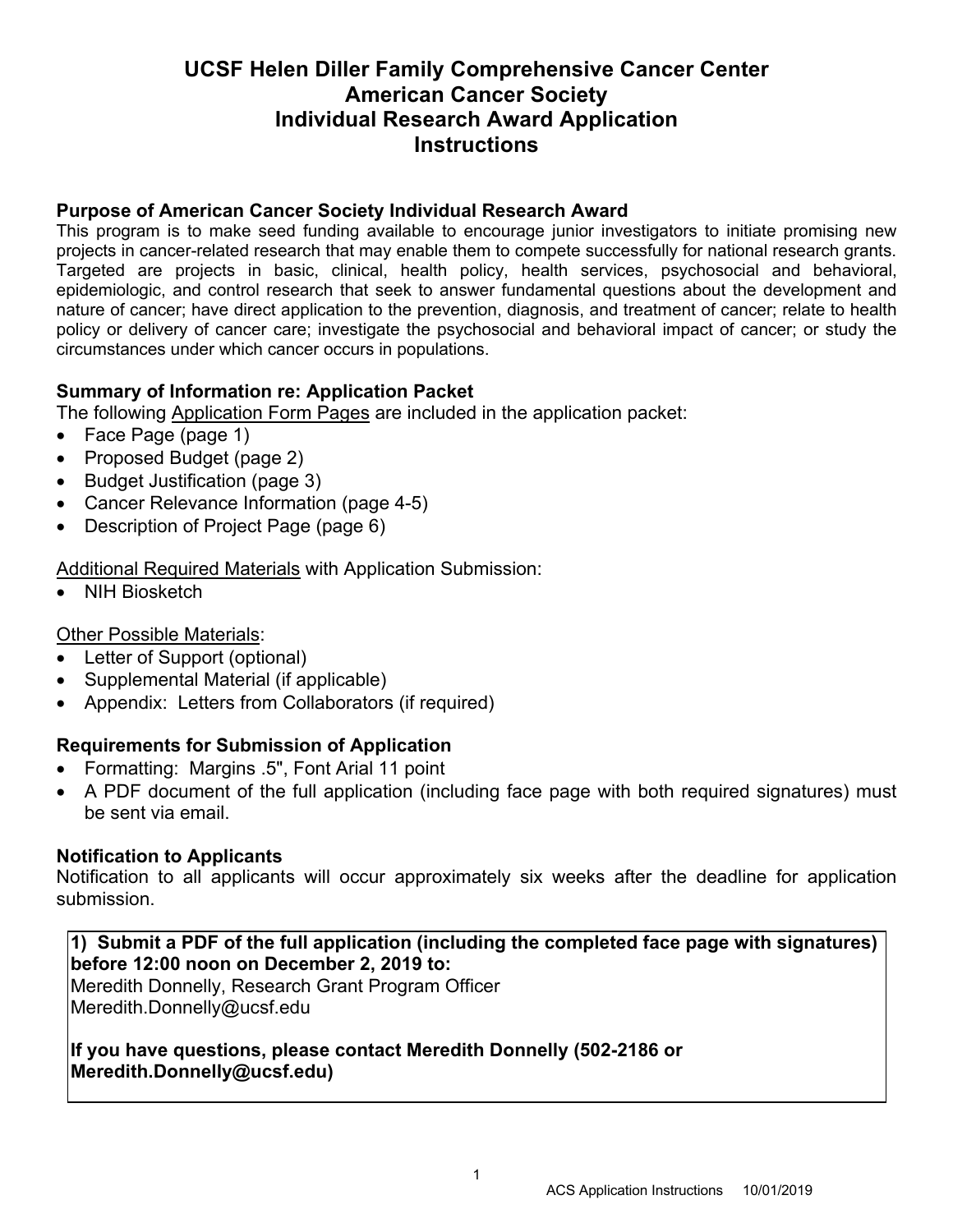#### **American Cancer Society Individual Research Award Application Instructions (continued)**

# **Details of Information re: Application Packet**

## **Application Form Pages**

## **1. Face Page**

- 1. Title of Project: Use only the space allotted.
- 2. Principal Investigator Name: Name of Principal Investigator (PI) who will have primary responsibility for implementing this proposal.
- 3-8. Information on PI: Self-explanatory.
- 9. Dates of Proposed Budget Period: Enter the period of work which will be required for the project. The period should be no more than 12 months.
- 10. Costs Requested for Budget Period: The total budget amount for this proposal. Awards will not exceed \$30,000.
- 11-12. Research on Human/Animal Subjects: JUST IN TIME If awarded, you will be requested to provide evidence of CHR/CAR approval.
- 13. Principal Investigator Signature: Assurance that PI has agreed to abide by guidelines.
- 14. Signature of Department Chair: Assurance that PI has salary support and sufficient space.

## **2. Budget**

Awards will not exceed \$30,000.

- Personnel: This may include salary support for technical or laboratory personnel. No support is allowed for principal investigators. Include name, role on project, % effort, salary, fringe benefits, and total costs.
- Permanent Equipment: Only equipment costing less than \$500 is allowed. Special justification and permission from ACS is necessary for items over this amount. Itemize each piece of equipment.
- Supplies: Allowable items include research supplies and animal maintenance.
- Stipends: Allowable for graduate students and postdoctoral assistants if their role is to promote and sustain the project.
- Domestic travel: Allowable when necessary to carry out proposed research.
- Other Expenses: Allowable items include publication costs and reprints, computer time, special fees (pathology, photography, etc.), and registration fees at scientific meetings.

Unallowable costs include administrative personnel, tuition, foreign travel, honoraria and travel expenses for visiting lecturers, per diem hospital bed charges, non-medical services to patients, construction, alterations or building maintenance, periodicals and books, office and lab furniture, office equipment and supplies, space rental, recruiting and relocating expenses, and dues/membership fees in scientific societies.

All unexpended funds revert to the UCSF Helen Diller Family Comprehensive Cancer Center/ACS Research Award Review Committee. An accounting of expenses will be required at the end of the budget period.

### **3. Budget Justification**

Provide justification for each item listed above. For personnel expenses, describe each person's role on project. Special justification and permission from ACS is necessary for equipment items over \$500.

### **4-5**. **Cancer Relevance Information**

Information on these pages is required by the American Cancer Society.